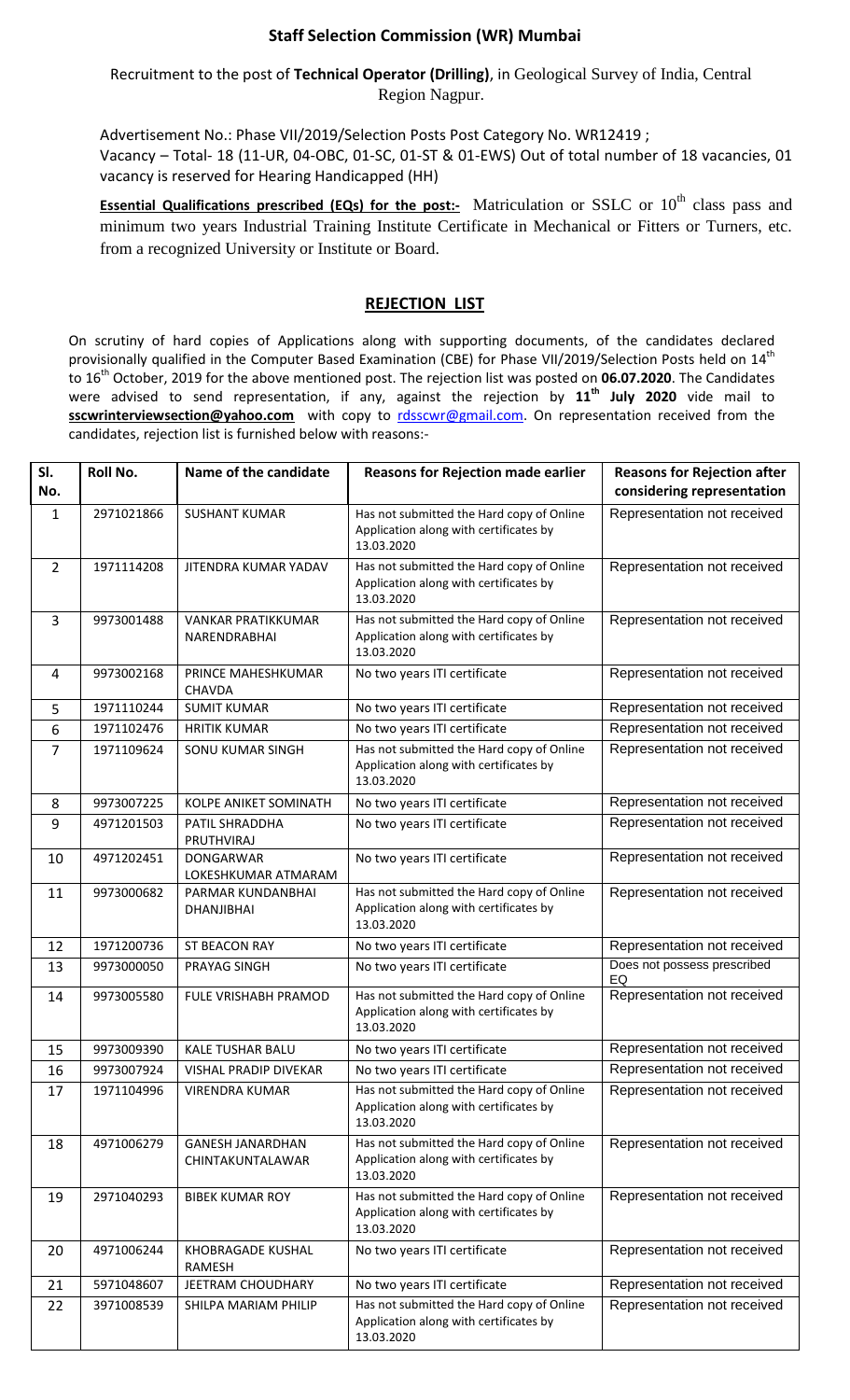| sk sk | ж ж |
|-------|-----|
|-------|-----|

| SI.<br>No. | Roll No.   | Name of the candidate                    | <b>Reasons for Rejection made earlier</b>                                                         | <b>Reasons for Rejection after</b><br>considering representation                                                     |
|------------|------------|------------------------------------------|---------------------------------------------------------------------------------------------------|----------------------------------------------------------------------------------------------------------------------|
| 23         | 9973001459 | RATHOD ABHAYSINGH<br><b>VINOD</b>        | No two years ITI certificate                                                                      | Representation not received                                                                                          |
| 24         | 5971032298 | <b>AKASH TOMAR</b>                       | Has not submitted the Hard copy of Online<br>Application along with certificates by<br>13.03.2020 | Representation not received                                                                                          |
| 25         | 9973007550 | NANDANKAR JAYESH<br><b>ANAND</b>         | No two years ITI certificate                                                                      | Representation not received                                                                                          |
| 26         | 9973009047 | SOLANKI MONIKA NARESH                    | Has not submitted the Hard copy of Online<br>Application along with certificates by<br>13.03.2020 | Representation not received                                                                                          |
| 27         | 1971202655 | ROHIT KUMAR SINHA                        | No two years ITI certificate                                                                      | Representation not received                                                                                          |
| 28         | 1971100551 | ABHIMANYU KUMAR                          | Has not submitted the Hard copy of Online<br>Application along with certificates by<br>13.03.2020 | Representation not received                                                                                          |
| 29         | 4971004044 | <b>DINESH TADAS</b>                      | No two years ITI certificate                                                                      | Representation not received                                                                                          |
| 30         | 9973001265 | SONI NISARGKUMAR<br><b>KISHORBHAI</b>    | Has not submitted the Hard copy of Online<br>Application along with certificates by<br>13.03.2020 | Representation not received                                                                                          |
| 31         | 9973009404 | <b>VIKRAM KAMBLE</b>                     | Has not submitted the Hard copy of Online<br>Application along with certificates by<br>13.03.2020 | Representation not received                                                                                          |
| 32         | 5971032332 | <b>GOVIND SHARMA</b>                     | Has not submitted the Hard copy of Online<br>Application along with certificates by<br>13.03.2020 | Representation not received                                                                                          |
| 33         | 9973007595 | <b>SHENDE SHEKHAR</b><br><b>POSHATTI</b> | Has not submitted the Hard copy of Online<br>Application along with certificates by<br>13.03.2020 | Soft copy not accepted as per result<br>write up para No.8, NOTE & Advt.<br>Notice Phase-VII/2019 Para No. 17<br>(x) |
| 34         | 9973009792 | SHUBHAM KUMAR                            | Has not submitted the Hard copy of Online<br>Application along with certificates by<br>13.03.2020 | Representation not received                                                                                          |
| 35         | 1971110143 | RAVI RANJAN KUMAR                        | Has not submitted the Hard copy of Online<br>Application along with certificates by<br>13.03.2020 | Representation not received                                                                                          |
| 36         | 5971009714 | <b>ANURAG AHIRWAR</b>                    | No two years ITI certificate                                                                      | Representation not received                                                                                          |
| 37         | 9973011832 | <b>BOTRE ISHWAR DILIP</b>                | Has not submitted the Hard copy of Online<br>Application along with certificates by<br>13.03.2020 | Representation not received                                                                                          |
| 38         | 1971303004 | <b>TARUN KUMAR</b>                       | Has not submitted the Hard copy of Online<br>Application along with certificates by<br>13.03.2020 | Representation not received                                                                                          |
| 39         | 1971114223 | <b>VIKASH KUMAR</b>                      | Has not submitted the Hard copy of Online<br>Application along with certificates by<br>13.03.2020 | Representation not received                                                                                          |
| 40         | 1971107756 | <b>LALAN KUMAR</b>                       | Has not submitted the Hard copy of Online<br>Application along with certificates by<br>13.03.2020 | Representation not received                                                                                          |
| 41         | 9973007197 | PANDURE YOGESH<br><b>BHAUSAHEB</b>       | Has not submitted the Hard copy of Online<br>Application along with certificates by<br>13.03.2020 | Representation not received                                                                                          |
| 42         | 4971201478 | PANKAJ KHATIKKAR                         | No two years ITI certificate                                                                      | Representation not received                                                                                          |
| 43         | 2971008756 | SHASHI KUMAR                             | Has not submitted the Hard copy of Online<br>Application along with certificates by<br>13.03.2020 | Representation not received                                                                                          |
| 44         | 4971004652 | <b>KM LAXMI</b>                          | Has not submitted the Hard copy of Online<br>Application along with certificates by<br>13.03.2020 | Representation not received                                                                                          |
| 45         | 9973002754 | <b>BHAGANAGARE SAINATH</b><br>VANKATRAO  | Has not submitted the Hard copy of Online<br>Application along with certificates by<br>13.03.2020 | Representation not received                                                                                          |
| 46         | 9973007323 | SAGAR SURENDRA PATIL                     | Has not submitted the Hard copy of Online<br>Application along with certificates by<br>13.03.2020 | Representation not received                                                                                          |
| 47         | 1971103811 | <b>SURENDRA KUMAR</b>                    | Has not submitted the Hard copy of Online<br>Application along with certificates by<br>13.03.2020 | Representation not received                                                                                          |
| 48         | 2971014087 | PARTHA MONDAL                            | No two years ITI certificate                                                                      | Representation not received                                                                                          |
| 49         | 4971004064 | ANUSHREE GONDANE                         | No two years ITI certificate                                                                      | Representation not received                                                                                          |
| 50         | 9973006623 | PATHAK ADITYA<br>HARISHCHANDRA           | Has not submitted the Hard copy of Online<br>Application along with certificates by<br>13.03.2020 | Representation not received                                                                                          |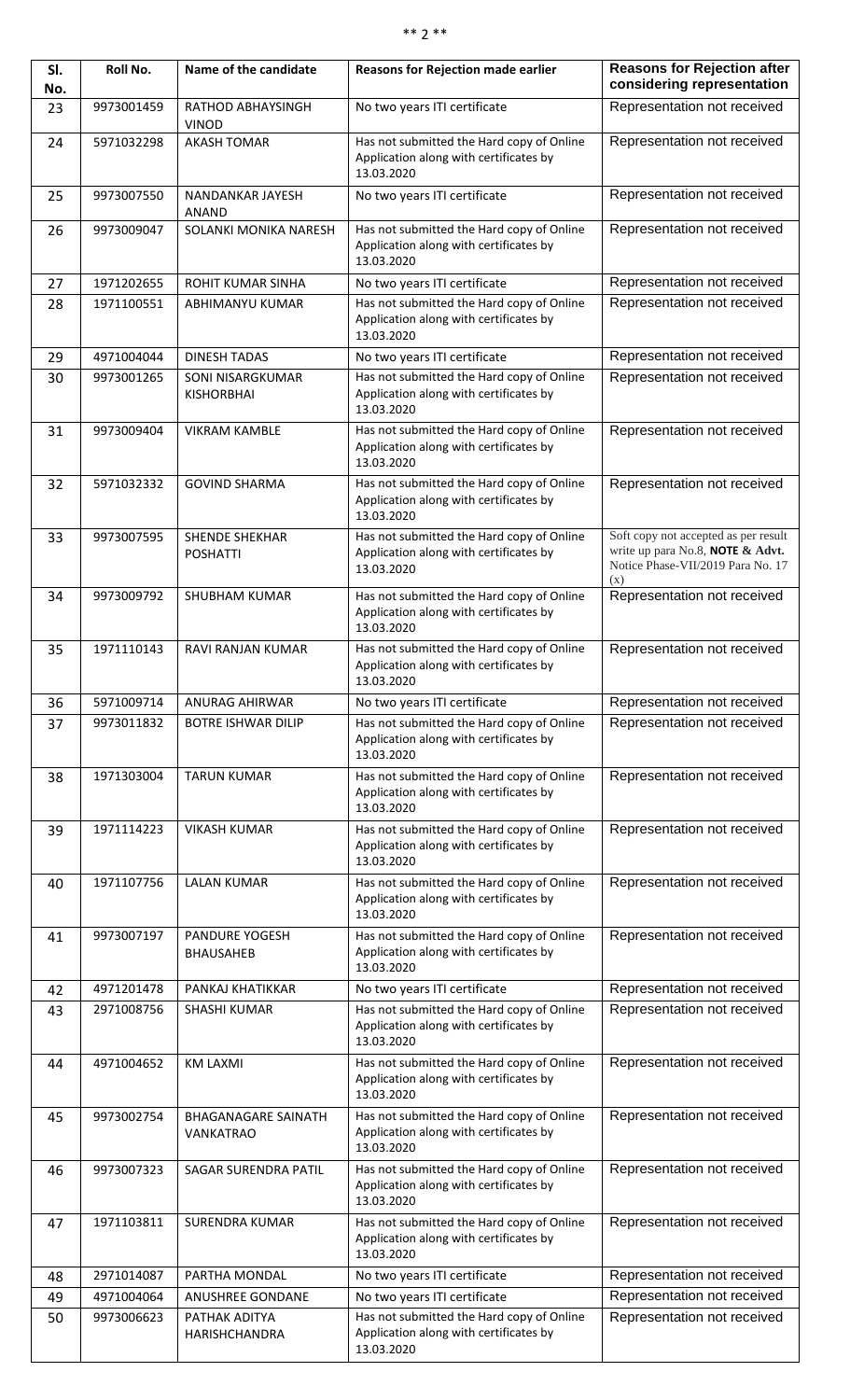## \*\* 3 \*\*

| SI.<br>No. | Roll No.   | Name of the candidate                   | Reasons for Rejection made earlier                                                                | <b>Reasons for Rejection after</b><br>considering representation |
|------------|------------|-----------------------------------------|---------------------------------------------------------------------------------------------------|------------------------------------------------------------------|
| 51         | 8971005127 | ROHIT P YADAWAR                         | Has not submitted the Hard copy of Online<br>Application along with certificates by<br>13.03.2020 | Representation not received                                      |
| 52         | 1971403042 | CHANDRPRAKASH YADAV                     | No two years ITI certificate                                                                      | Representation not received                                      |
| 53         | 9973005188 | YADAV VIJAYKUMAR<br><b>UMASHANKAR</b>   | Has not submitted the Hard copy of Online<br>Application along with certificates by<br>13.03.2020 | Representation not received                                      |
| 54         | 9973012809 | KIRANKUMAR RAMLAHARI<br><b>MEENA</b>    | Has not submitted the Hard copy of Online<br>Application along with certificates by<br>13.03.2020 | Representation not received                                      |
| 55         | 1971406492 | SATYENDRA SINGH                         | Has not submitted the Hard copy of Online<br>Application along with certificates by<br>13.03.2020 | Representation not received                                      |
| 56         | 9973004789 | VISHAL AMOL PAL                         | Has not submitted the Hard copy of Online<br>Application along with certificates by<br>13.03.2020 | Representation not received                                      |
| 57         | 4971200300 | SUNIL RAKESH SAHU                       | Has not submitted the Hard copy of Online<br>Application along with certificates by<br>13.03.2020 | Representation not received                                      |
| 58         | 1971400268 | <b>BRIJESH GUPTA</b>                    | Does not possess prescribed EQ II                                                                 | Representation not received                                      |
| 59         | 9973005535 | <b>GAJANAN RAMESH</b><br>SOLANKE        | Has not submitted the Hard copy of Online<br>Application along with certificates by<br>13.03.2020 | Representation not received                                      |
| 60         | 9973006524 | WAGH SANDESH SANJAY                     | Has not submitted the Hard copy of Online<br>Application along with certificates by<br>13.03.2020 | Representation not received                                      |
| 61         | 5971062082 | <b>VIKRAM SINGH YADAV</b>               | No two years ITI certificate                                                                      | Representation not received                                      |
| 62         | 9973000013 | LOKESH KUMAR SHARMA                     | No two years ITI certificate                                                                      | Representation not received                                      |
| 63         | 5971045999 | <b>GAURAV KUMAR</b>                     | No two years ITI certificate                                                                      | Representation not received                                      |
| 64         | 1971405904 | <b>SUNIL KUMAR BIND</b>                 | Has not submitted the Hard copy of Online<br>Application along with certificates by<br>13.03.2020 | Representation not received                                      |
| 65         | 1971404012 | <b>ABBAS ALI</b>                        | No two years ITI certificate                                                                      | Representation not received                                      |
| 66         | 5971029396 | <b>ANKIT KASHNIA</b>                    | No two years ITI certificate                                                                      | Representation not received                                      |
| 67         | 5971063106 | MAHESH KUMAR MEENA                      | Has not submitted the Hard copy of Online<br>Application along with certificates by<br>13.03.2020 | Representation not received                                      |
| 68         | 4971003339 | <b>RATHOD HARSHAL</b><br>NARAYANSINGH   | No two years ITI certificate                                                                      | Representation not received                                      |
| 69         | 9973013190 | <b>MAHANVAR SAURABH</b><br>SADASHIV     | No two years ITI certificate                                                                      | Representation not received                                      |
| 70         | 5971060374 | <b>SUNIL MEENA</b>                      | No two years ITI certificate                                                                      | Representation not received                                      |
| 71         | 9973011675 | MORE RAJESH DHARMRAJ                    | Has not submitted the Hard copy of Online<br>Application along with certificates by<br>13.03.2020 | Representation not received                                      |
| 72         | 2971000224 | <b>BISHAL SHARMA</b>                    | No two years ITI certificate                                                                      | Representation not received                                      |
| 73         | 1971201458 | AKASH KUMAR PANDEY                      | Has not submitted the Hard copy of Online<br>Application along with certificates by<br>13.03.2020 | Representation not received                                      |
| 74         | 9973007269 | <b>GAIKWAD MAYUR</b><br>PRAKASH         | Has not submitted the Hard copy of Online<br>Application along with certificates by<br>13.03.2020 | Representation not received                                      |
| 75         | 2971023032 | PRITI ADHIKARY                          | Has not submitted the Hard copy of Online<br>Application along with certificates by<br>13.03.2020 | Representation not received                                      |
| 76         | 9973006749 | <b>REVGADE ARUN</b><br><b>DATTATRYA</b> | Has not submitted the Hard copy of Online<br>Application along with certificates by<br>13.03.2020 | Representation not received                                      |
| 77         | 9973011634 | <b>DHOLE PAVAN</b><br><b>MUNESHWAR</b>  | No two years ITI certificate                                                                      | Representation not received                                      |
| 78         | 5971062486 | <b>BHAGWAN SHAY MEENA</b>               | No two years ITI certificate                                                                      | Representation not received                                      |
| 79         | 1971109133 | <b>SUNIL KUMAR</b>                      | Has not submitted the Hard copy of Online<br>Application along with certificates by<br>13.03.2020 | Representation not received                                      |
| 80         | 1971114831 | <b>BIPIN KUMAR</b>                      | Has not submitted the Hard copy of Online<br>Application along with certificates by<br>13.03.2020 | Representation not received                                      |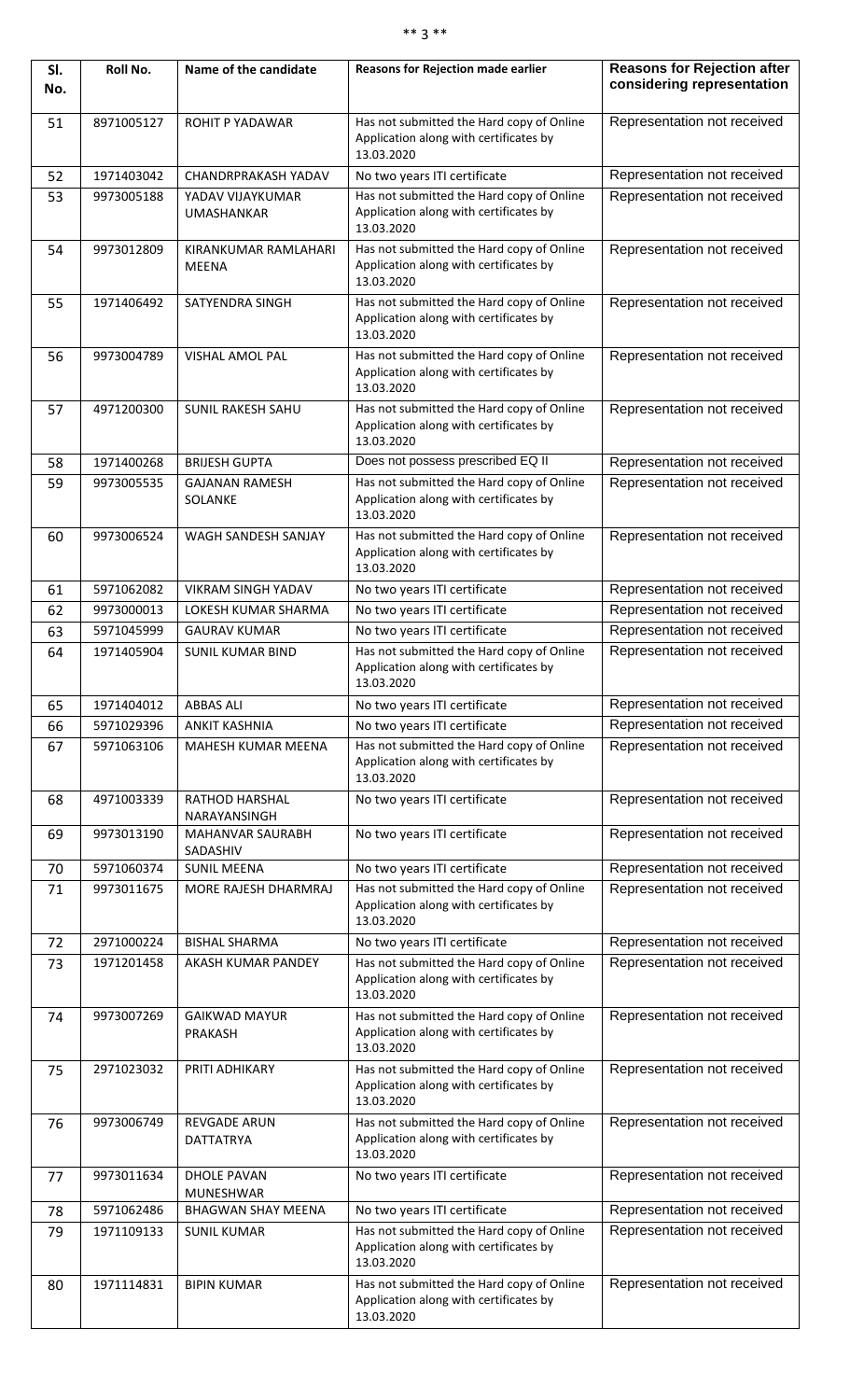#### \*\* 4 \*\*

| SI.<br>No. | Roll No.   | Name of the candidate                     | Reasons for Rejection made earlier                                                                | <b>Reasons for Rejection after</b><br>considering representation |
|------------|------------|-------------------------------------------|---------------------------------------------------------------------------------------------------|------------------------------------------------------------------|
| 81         | 5971050668 | <b>GOVIND SINGH RAJPOOT</b>               | No two years ITI certificate                                                                      | Representation not received                                      |
| 82         | 9973006009 | PAWAR SOURABH<br><b>DATTATRAY</b>         | Has not submitted the Hard copy of Online<br>Application along with certificates by<br>13.03.2020 | Representation not received                                      |
| 83         | 9973006336 | KHANGAL SACHIN ASHOK                      | No two years ITI certificate                                                                      | Representation not received                                      |
| 84         | 5971049574 | <b>RAM VILASH</b>                         | No two years ITI certificate                                                                      | Representation not received                                      |
| 85         | 4971200119 | <b>MESHRAM AKASH</b><br><b>SIDDHARTH</b>  | Has not submitted the Hard copy of Online<br>Application along with certificates by<br>13.03.2020 | Representation not received                                      |
| 86         | 9973007276 | ROHIT ANANDRAO BARWE                      | Has not submitted the Hard copy of Online<br>Application along with certificates by<br>13.03.2020 | Representation not received                                      |
| 87         | 9973003493 | THAKUR ABHINAVKUMAR<br>RAJNIKANT          | No two years ITI certificate                                                                      | Representation not received                                      |
| 88         | 9973004181 | <b>PAWAR SANDESH</b><br><b>RAMCHANDRA</b> | No two years ITI certificate                                                                      | Representation not received                                      |
| 89         | 4971000553 | ANIRUDRA FATTUJI<br><b>DESHMUKH</b>       | Has not submitted the Hard copy of Online<br>Application along with certificates by<br>13.03.2020 | Representation not received                                      |
| 90         | 5971027239 | AKHAND PRATAP SINGH                       | No two years ITI certificate                                                                      | Representation not received                                      |
| 91         | 1971114066 | DADAN VISHWAKARMA                         | Has not submitted the Hard copy of Online<br>Application along with certificates by<br>13.03.2020 | Representation not received                                      |
| 92         | 4971000464 | <b>BANWALE PAWAN ISULAL</b>               | Has not submitted the Hard copy of Online<br>Application along with certificates by<br>13.03.2020 | Representation not received                                      |
| 93         | 2971052960 | TAPAN KUMAR HANSDA                        | Has not submitted the Hard copy of Online<br>Application along with certificates by<br>13.03.2020 | Representation not received                                      |
| 94         | 8971005631 | SULEGAON NAVNEET<br><b>KRISHNAHARI</b>    | Has not submitted the Hard copy of Online<br>Application along with certificates by<br>13.03.2020 | Representation not received                                      |
| 95         | 1971108523 | <b>NITISH KUMAR</b>                       | Has not submitted the Hard copy of Online<br>Application along with certificates by<br>13.03.2020 | Representation not received                                      |
| 96         | 4971200370 | GHANESHWAR                                | Has not submitted the Hard copy of Online<br>Application along with certificates by<br>13.03.2020 | Representation not received                                      |
| 97         | 9973003178 | EHETESHAMUDDIN.QAZI                       | Has not submitted the Hard copy of Online<br>Application along with certificates by<br>13.03.2020 | Representation not received                                      |
| 98         | 9973012447 | <b>MAHESH DATTATRAY</b><br><b>DHEBE</b>   | Has not submitted the Hard copy of Online<br>Application along with certificates by<br>13.03.2020 | Representation not received                                      |
| 99         | 9973011403 | <b>GAMANE BHUMEET ANIL</b>                | Has not submitted the Hard copy of Online<br>Application along with certificates by<br>13.03.2020 | Representation not received                                      |
| 100        | 9973003316 | <b>VIJAY</b>                              | Has not submitted the Hard copy of Online<br>Application along with certificates by<br>13.03.2020 | Representation not received                                      |
| 101        | 8971006761 | <b>BANDURKAR AKASH</b><br>BALKRUSHNA      | Has not submitted the Hard copy of Online<br>Application along with certificates by<br>13.03.2020 | Representation not received                                      |
| 102        | 9973006776 | SAHARE SWAPNIL SUSHIL                     | Has not submitted the Hard copy of Online<br>Application along with certificates by<br>13.03.2020 | Representation not received                                      |
| 103        | 4971004026 | <b>GAUTAM KUMAR</b>                       | No two years ITI certificate                                                                      | Representation not received                                      |
| 104        | 5971032522 | <b>VISHNU KUMAR</b>                       | Has not submitted the Hard copy of Online<br>Application along with certificates by<br>13.03.2020 | Representation not received                                      |
| 105        | 5971052883 | <b>GIRDHARI LAL MALI</b>                  | Has not submitted the Hard copy of Online<br>Application along with certificates by<br>13.03.2020 | Representation not received                                      |
| 106        | 5971062298 | <b>NARSIRAM MEENA</b>                     | No two years ITI certificate                                                                      | Representation not received                                      |
| 107        | 5971060798 | RISHIKESH MEENA                           | Has not submitted the Hard copy of Online<br>Application along with certificates by<br>13.03.2020 | Representation not received                                      |
| 108        | 9973009009 | TORASKAR MAYURI<br><b>VITHOBA</b>         | Has not submitted the Hard copy of Online<br>Application along with certificates by<br>13.03.2020 | Representation not received                                      |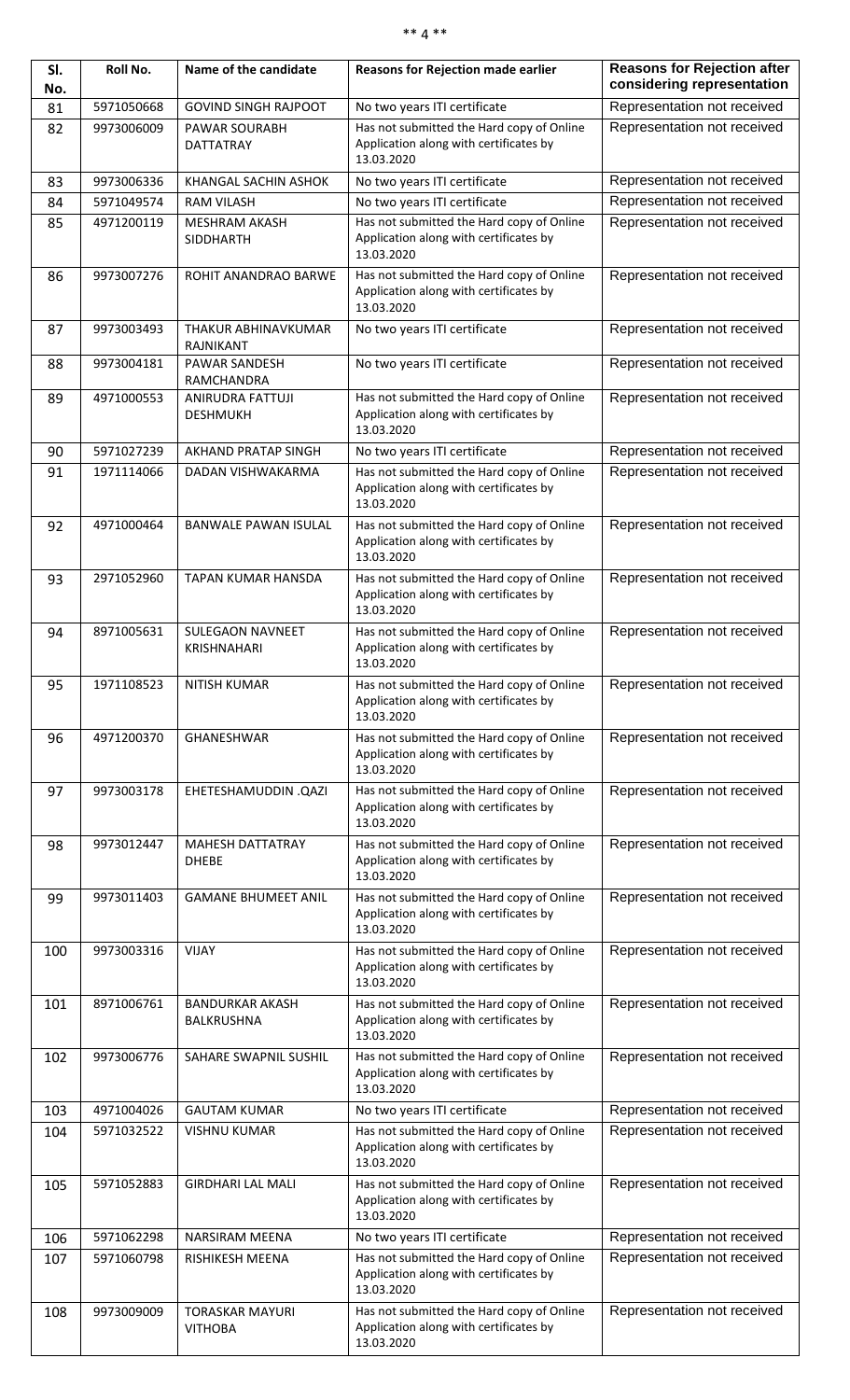# \*\* 5 \*\*

| SI.<br>No. | Roll No.   | Name of the candidate                     | <b>Reasons for Rejection made earlier</b>                                                         | <b>Reasons for Rejection after</b><br>considering representation |
|------------|------------|-------------------------------------------|---------------------------------------------------------------------------------------------------|------------------------------------------------------------------|
|            |            |                                           |                                                                                                   |                                                                  |
| 109        | 9973006696 | MANGAL BHAUSAHEB<br>GARJE                 | Has not submitted the Hard copy of Online<br>Application along with certificates by<br>13.03.2020 | Representation not received                                      |
| 110        | 2971007045 | <b>RAKESH KUMAR</b>                       | Has not submitted the Hard copy of Online<br>Application along with certificates by<br>13.03.2020 | Representation not received                                      |
| 111        | 9973006738 | TAMGADGE DINESH<br><b>BHAURAO</b>         | No two years ITI certificate                                                                      | Representation not received                                      |
| 112        | 9973007263 | <b>DUSANE ANUP</b><br>BALKRISHNA          | Has not submitted the Hard copy of Online<br>Application along with certificates by<br>13.03.2020 | Representation not received                                      |
| 113        | 2971002901 | UTTAM KUMAR NAYAK                         | Has not submitted the Hard copy of Online<br>Application along with certificates by<br>13.03.2020 | Representation not received                                      |
| 114        | 9973002371 | SHINDE ANIL VILAS                         | Has not submitted the Hard copy of Online<br>Application along with certificates by<br>13.03.2020 | Representation not received                                      |
| 115        | 9973002694 | PATIL SAURAV SAMBHAJI                     | No two years ITI certificate                                                                      | Representation not received                                      |
| 116        | 8971005687 | AVINASH NANDU<br>PENTEWAD                 | Has not submitted the Hard copy of Online<br>Application along with certificates by<br>13.03.2020 | Representation not received                                      |
| 117        | 9973001498 | HATHILA PANKAJKUMAR<br><b>KADKIYABHAI</b> | Has not submitted the Hard copy of Online<br>Application along with certificates by<br>13.03.2020 | Representation not received                                      |
| 118        | 9973001892 | DESAI DIVYESHKUMAR<br><b>UTTAMBHAI</b>    | Has not submitted the Hard copy of Online<br>Application along with certificates by<br>13.03.2020 | Representation not received                                      |
| 119        | 9973001355 | SURYAWANSHI UMANG<br><b>BHIKHAJI</b>      | Has not submitted the Hard copy of Online<br>Application along with certificates by<br>13.03.2020 | Representation not received                                      |
| 120        | 9973005455 | MOHAN SURESH KENDRE                       | Has not submitted the Hard copy of Online<br>Application along with certificates by<br>13.03.2020 | Representation not received                                      |
| 121        | 9973009296 | KALYANI DINESH PATIL                      | Has not submitted the Hard copy of Online<br>Application along with certificates by<br>13.03.2020 | Representation not received                                      |
| 122        | 4971002464 | MOHABIYA SANJAY<br><b>MAHADEO</b>         | Has not submitted the Hard copy of Online<br>Application along with certificates by<br>13.03.2020 | Representation not received                                      |
| 123        | 8971003634 | PALTHYA NARENDAR                          | No two years ITI certificate                                                                      | Representation not received                                      |
| 124        | 9973003741 | <b>SHUBHAM</b>                            | Has not submitted the Hard copy of Online<br>Application along with certificates by<br>13.03.2020 | Representation not received                                      |
| 125        | 9973003774 | SHEDAGE PRAMOD VIJAY                      | Has not submitted the Hard copy of Online<br>Application along with certificates by<br>13.03.2020 | Representation not received                                      |
| 126        | 4971200952 | CHUTE AKASH SHAMRAO                       | Has not submitted the Hard copy of Online<br>Application along with certificates by<br>13.03.2020 | Representation not received                                      |
| 127        | 5971010242 | PRAVEEN KUMAR MEENA                       | Has not submitted the Hard copy of Online<br>Application along with certificates by<br>13.03.2020 | Representation not received                                      |
| 128        | 4971003792 | <b>RUPESH FARKADE</b>                     | Has not submitted the Hard copy of Online<br>Application along with certificates by<br>13.03.2020 | Representation not received                                      |
| 129        | 5971051773 | <b>SUNITA MEENA</b>                       | Has not submitted the Hard copy of Online<br>Application along with certificates by<br>13.03.2020 | Representation not received                                      |
| 130        | 9973003642 | <b>SUNNY</b>                              | Has not submitted the Hard copy of Online<br>Application along with certificates by<br>13.03.2020 | Representation not received                                      |
| 131        | 5971007515 | <b>SURESH KUMAR MEENA</b>                 | No two years ITI certificate                                                                      | Representation not received                                      |
| 132        | 4971006248 | ROHIT KUMAR YADAV                         | Has not submitted the Hard copy of Online<br>Application along with certificates by<br>13.03.2020 | Representation not received                                      |
| 133        | 9973010963 | <b>BHUSHAN RAJENDRA JOSHI</b>             | Has not submitted the Hard copy of Online<br>Application along with certificates by<br>13.03.2020 | Representation not received                                      |